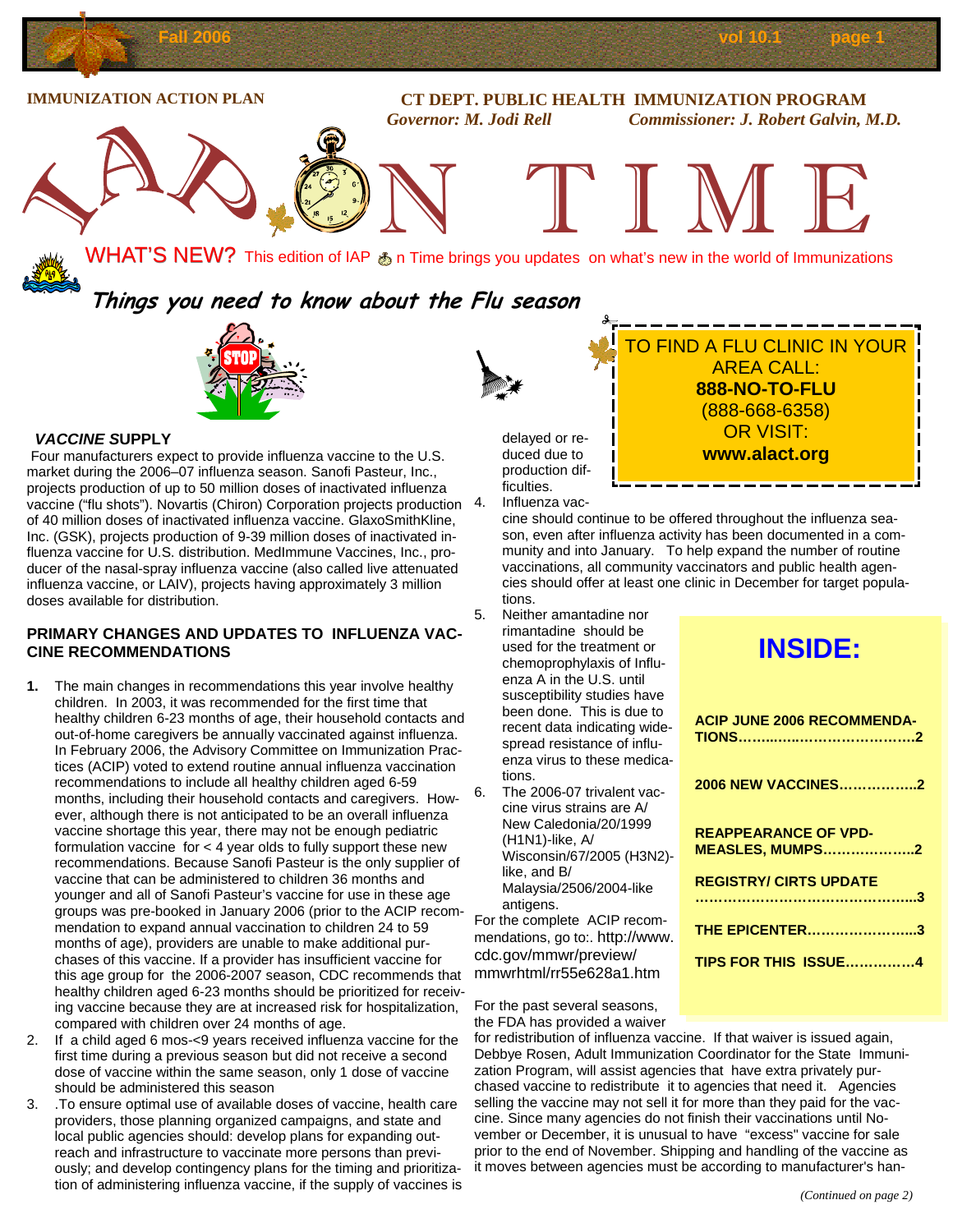

#### *(Continued from page 1)*

dling and storage recommendations. Contact Debbye at 860- 509-7729 for more information.

#### **JCAHO Announces Infection Control Standard to Include Influenza Vaccinations to Staff**

On June 13, 2006, the Joint Commission on Accreditation of Healthcare Organizations (JCAHO) announced the approval of an infection control standard requiring accredited organizations to offer influenza vaccinations to staff, volunteers and licensed independent practitioners with close patient contact. This standard will become an accreditation requirement beginning January 1, 2007, for the Critical Access Hospital, Hospital and Long Term Care accreditation programs.



#### *NEW VACCINES*

**Rotavirus– Brand name: Rotateq**– In the U.S.,  $\frac{1}{2}$  approximately 2.7 million children  $\leq$  5 years of age  $\star$  will have an episode of rotavirus gastroenteritis an- $\overline{\star}$  nually . The illness results in over 200,000 ED visits,  $\lambda$  over 400,000 outpatient visits, 55,000-70,000 hospitalizations and 20-60 deaths. Rotateq is an oral, live virus vaccine, licensed in Feb, 2006. ACIP recom-**Multiple vaccine, new series . Universal vaccination** should begin between 6-12 weeks of age. Intervals  $\sqrt{\ }$  between doses 1&2 and 2& 3 is 4-10 weeks. All vac-**X** cinations should be complete by 32 weeks. Precau- $\chi$  tions exist for infants with moderate to severe acute  $\sqrt{\sqrt{2}}$  gastroenteritis at the time of vaccination and infants with moderate to severe febrile illnesses. In both in- $\star$  stances, delay vaccination until the child recovers. Premature infants can be immunized if they are at least six weeks of age, clinically stable, and are discharged from the hospital nursery.

\*\*\*\*\*\*\*\*\*\*\*\*\*\*\*\*\*

*(Continued on page* 

☆ ☆  $\frac{\lambda}{M}$ ☆ ☆  $\frac{1}{\sqrt{2}}$ ☆ ☆  $\frac{1}{\sqrt{2}}$  $\frac{1}{\sqrt{2}}$  $\bigstar$ ☆ ☆  $\frac{1}{\mathcal{N}}$ ☆

#### **Influenza Vaccine Manufacturers for the 2006-07 Influenza Season**

**Below is a table with influenza preparations, formulation, age**  indications and, thimerosal content.

| <b>Manufacturer</b>                                                      |                                        | Vaccine   Formulation                                                                  | Thimerosal   Age indica-<br>preservative          | tion                               |
|--------------------------------------------------------------------------|----------------------------------------|----------------------------------------------------------------------------------------|---------------------------------------------------|------------------------------------|
| Sanofi Pasteur,<br>Inc.                                                  | Flu-<br>zone®,<br>Inacti-<br>vated TIV | Multi-dose viallYes                                                                    |                                                   | $> 6$ months                       |
| Sanofi Pasteur,<br>Inc                                                   | llnacti-                               | Fluzone <sup>®</sup> Single-dose<br>pre-filled 0.5<br>vated TIV mL syringe or<br>lvial | None                                              | > 36 months                        |
| Sanofi Pasteur,<br>Inc.                                                  | Flu-<br>zone®,<br>Inacti-<br>vated TIV | Single-dose<br>pre-filled 0.25<br>mL syringe                                           | <b>None</b>                                       | 6-35 months                        |
| MedImmune<br>Vaccines, Inc                                               | ILAIV                                  | FluMist <sup>™</sup> Single-dose<br>sprayer                                            | None                                              | Healthy per-<br>sons<br>5-49 years |
| Novartis Vac-<br>cine<br>(formerly Chiron vated TIV<br>Corporation)      | Inacti-                                | Fluvirin <sup>™</sup> Multi-dose vial <sub>l</sub> Yes                                 |                                                   | > 4 years                          |
| Novartis Vac-<br>cine<br>(formerly Chiron vated TIV ringe<br>Corporation | llnacti-                               | Fluvirin <sup>™</sup> Single-dose<br>$0.5$ mL sy-                                      | <1µg<br>Hg/0.5mL<br>dose), pre-<br>servative free | > 4 years                          |
| GlaxoSmith-<br>Kline, Inc.<br>⊾                                          | lFluarix™<br>llnacti-                  | Single-dose<br>pre-filled sy-<br>vated TIV ringe 0.5 mL                                | $1µg$<br>Hg/0.5mL<br>dose, pre-<br>servative free | > 18 years                         |

#### *REAPPEARANCE OF VACCINE PREVENTABLE DISEASES*

With the increasing percentages of persons who receive vaccinations in the U.S., it is unusual to experience outbreaks of vaccine preventable disease (VPD). However, vaccination rates in other parts of the world are somewhat more variable. World travel, both Americans visiting other countries and foreign born visitors to the U.S., expose persons to many of the illnesses we are no longer accustomed to managing. Two recent VPD outbreaks have reminded us of the real value of preventing diseases through vaccination.

#### **MUMPS OUTBREAK**

The CDC and state and local officials continue to investigate an outbreak of mumps that began in Iowa in December 2005. Mumps cases associated with this outbreak have effected 11 states (**NOT** Connecticut). As of June 30, 2006, a total of 4,908 cases were associated with this outbreak, resulting in 72 hospitalizations.

Although the source of the outbreak is unknown at this time, the virus has been identified as the type that is prevented by the mumps vaccine.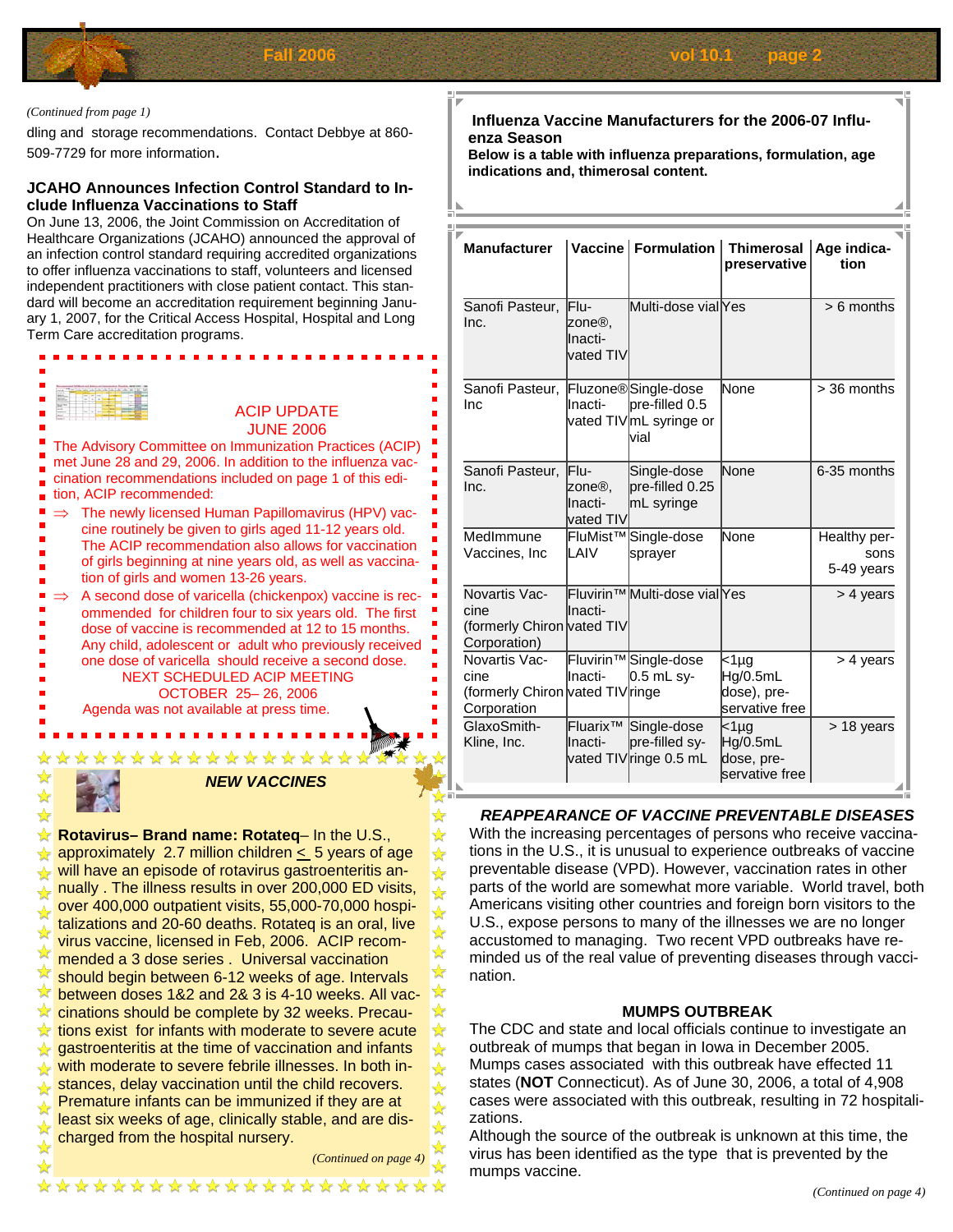## $\frac{1}{2} \frac{1}{2} \frac{1}{2} \frac{1}{2} \frac{1}{2} \frac{1}{2} \frac{1}{2} \frac{1}{2} \frac{1}{2} \frac{1}{2} \frac{1}{2} \frac{1}{2} \frac{1}{2} \frac{1}{2} \frac{1}{2} \frac{1}{2} \frac{1}{2} \frac{1}{2} \frac{1}{2} \frac{1}{2} \frac{1}{2} \frac{1}{2} \frac{1}{2} \frac{1}{2} \frac{1}{2} \frac{1}{2} \frac{1}{2} \frac{1}{2} \frac{1}{2} \frac{1}{2} \frac{1}{2} \frac{$ **REGISTRY/CIRTS UPDATE**

**FALL 2006 Vol 10.1 page 3** 

#### **BLUE FORMS**

Hate filling out blue forms? This year, CIRTS sent out **18,476** blue School Health Assessment records to 227 practices who requested them for their 2001 birth cohort entering kindergarten and enrolled in CIRTS. The "blue" forms have all the immunizations pre-printed for you. Please call Johanna at (860)-509-7241, to request your pre-printd blue forms for children born in 2002, going to kindergarten next year. To print a BLANK Blue School Health Assessment Record, visit the CT Dept of Education: http://www.state.ct.us/ sde/deps/Student/Health/HAR.pdf

#### **CALL CIRTS FIRST**

 $\triangleright$  If a child is new to your practice, chances are that CIRTS has the previous immunization history, including the birth dose of Hep B.

- $\Diamond$  CIRTS can provide you with the immunization rate for your practice.
- CIRTS can identify children who appear late with their immunizations.

 $\triangleright$  CIRTS staff can help pull immunization records for submission to the state registry. Please contact your nearest IAP Coordinator *(see side bar).* 

Visit the CIRTS' website for more information: http://www.dph.state.ct.us/BCH/infectiousdise/cirts.html



### **WHAT TO DO WHEN THE POWER IS LOST**

If you don't like the weather in New England… wait a minute…it will change. And change it does! Whether severe and sporadic thunderstorms bringing relief from the hot, humid dog days of August, ice storms in October or April that topple over the strongest trees, or, the refrigerator/freezer gets accidentally unplugged, a loss in electrical power can be a serious and expensive occurrence.

#### **Don't Forget Your Vaccines**

Every facility that administers vaccines should have a plan in place to protect the vaccines when there is a loss of power to the refrigerator and/or freezer unit(s) that house the vaccines. This back-up plan should be posted where everybody can find it in the event of an emergency.

- 1. Water bottles and ice packs should be kept in the unit with your vaccines at all times to help stabilize temperatures during short losses of power.
- 2. Each practice should have an insulated box or cooler available in the event of a power outage that is large enough to properly transport vaccines to a new location.
- 3. Having a pre-existing arrangement with an area hospital, police station, school or other source of back-up power will help in the event of a widespread, long-term outage that requires the implementation of emergency generators.
- 4. Transport your vaccines using the handling and storage requirements identified by each vaccine manufacturer.
- 5. Record pertinent information about the power out-

age and vaccine storage unit temperatures to help identify the viability of compromised vaccines, i.e., how warm did the vaccines get and for how long.

6. Call the Department of Public Health's Immunization Program at 860-509-7929 for guidance.

#### **VACCINE INFORMATION STATEMENTS (VIS)**

Did you know that under the National Childhood Vaccine Injury Act (42U.S.C.300aa-26), all health care providers in the U.S. who administer covered vaccines shall, prior to administration of EACH dose of vaccine, provide a copy to keep of the relevant current edition vaccine information statement to:

 $\Rightarrow$  parent or legal representative of any child receiving the vaccine

to any adult to whom the provider intends to administer such vaccine

Record the following information:

- 1. The edition date of the VIS distributed
- 2. The date the VIS was provided
- 3. Name, address and title of the person administering the vaccine
- 4. Date administered
- 5. Vaccine Manufacturer and lot number of the vaccine used

**Local IAP Coordinators Bridgeport**  Maritza Rosado 203-372-5503



**East Hartford**  Sandra Ribeiro (860) 291-7390

**Hartford**  Leticia Marulanda (860) 547-1426 X7033

A R.

R+

**Ledgelight**  Janice Loomis 860-447-2060 x110

> **Meriden**  Kate Baker (203) 630-4251

**Naugatuck Valley**  Elizabeth Green (203) 881-3255

**New Britain**  Ramona Anderson (860) 612-2777

**New Haven**  Jennifer Hall (203) 946-7097

**Northeast District**  Danielle DaSilva (860) 928-6541 X2013

> **Norwalk**  Pam Bates (203) 854-7728

> **Stamford**  Cinthia Vera (203) 977-5098

**Torrington**  Sue Sawula (860) 489-0436

**Waterbury**  Randy York (203) 346-3907

**West Haven**  Betty Murphy (203) 937-3665

**Windham**  Karin Davis (860) 423-4534

**Other areas**  Johanna Castaneda 860-509-8370